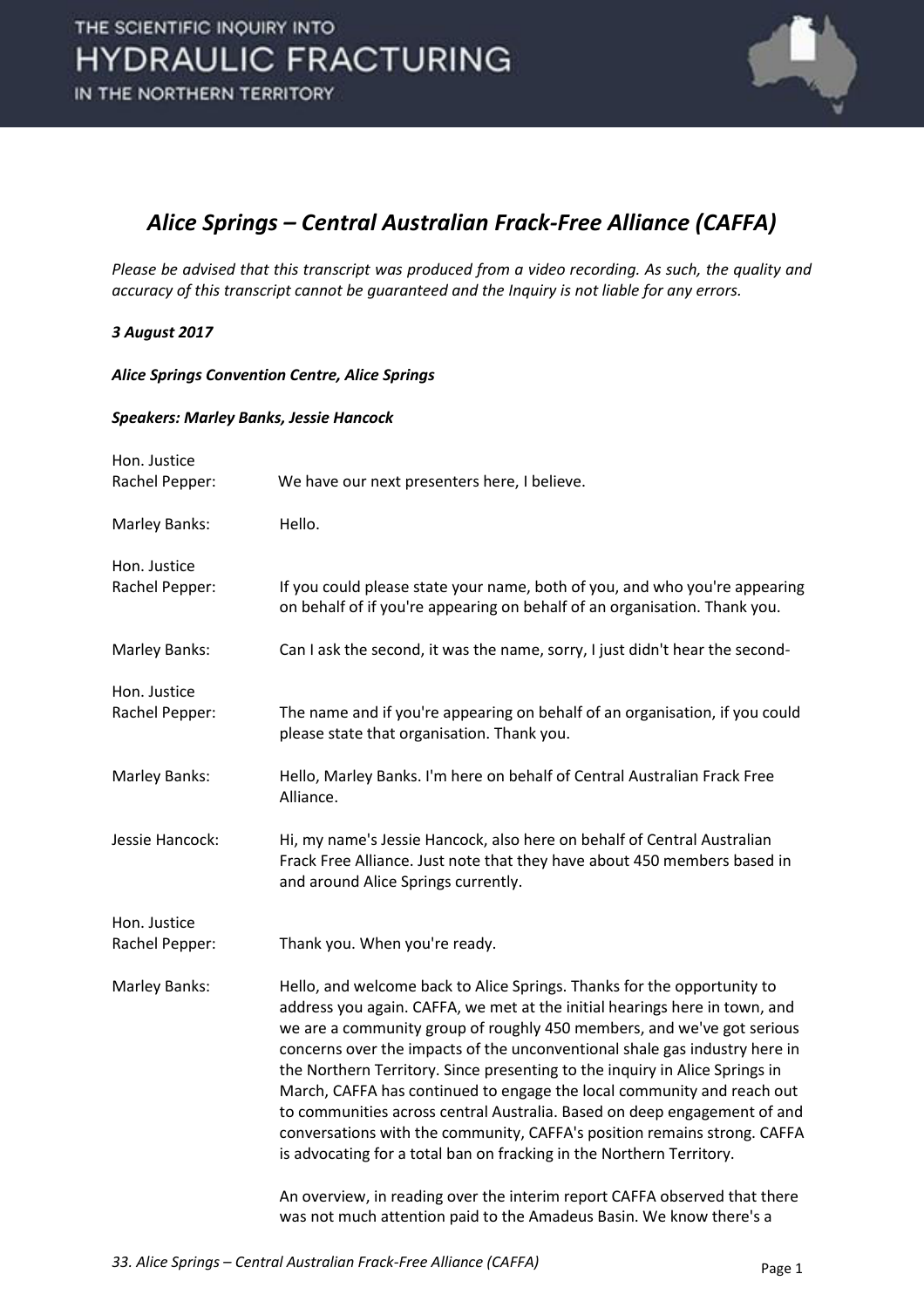

considerable pressure to frack for more gas, given the approval of the NGP Jemena project, which they are publicly stating that it's expected to run at capacity, and that Central Petroleum has been a target customer, and they're local here. As such, this presentation aims to focus somewhat on the Amadeus Basin, so CAFFA urges the inquiry to pursue an in-depth scientific analysis of the Amadeus Basin, and is also mindful of the need for greater study of surrounding basins such as the Arthur Creek formation, and the Pedrika Basin. They're all outlined on the map in the report.

 In this presentation we'll first cover over social impacts, highlighting gaps and areas of concern in the interim report, and the presentation will then touch on some environmental concerns in regards to fracking in the Amadeus Basin. On social impact, there's global evidence of people turning against coal, oil and gas. Around the world we're seeing massive opposition to these legacy industries. We can look across to the Keystone XL pipeline in the United States, and we see the project, my apologies, is in limbo despite the Trump administration's mass support. To quote, "A final Nebraskan public service commission hearing on the Keystone last week showcased the depth of opposition to the pipeline in the state, while a local farmer has attracted attention for installing American-made solar panels on his land to protest the project." This is a symbolic as well as a disruption, it's a symbolic gesture by the farmer to put up these solar panels in line of the pipeline, but it's also staggering and slowing down the process of that pipeline. Now we're seeing that it's in limbo.

 When we're considering the social licence to operate, I draw the panel's attention to a very clear statement from the executive summary on the report. "Overwhelmingly the message received from the people who attended these meetings was that fracking was not safe, was not trusted, and was not wanted in the Northern Territory." I'm sure you're hearing that loud and clear across your engagement in the communities. As an incorporated body, we are in communication, that is CAFFA, with groups across Australia and the world. These connections are maintained with the interests of sharing information and experience relating to fracking and the many risks that it poses.

 We're going to draw to a diagram, it's through these connections we've been drawn to the attention of this slide. It shows quite a revealing image that shows the Bakken oil fields, which is in North Dakota, Minneapolis and Chicago. We can see that Chicago has a population of 7.2 million people, and we see that in the bottom right hand side of the screen. The Bakken oil fields are in fact lit up by shale gas flares. The North Dakota population is 758,000 people, so it's a real indication that the invasive methods that we see in unconventional shale gas have huge impacts on our landscape.

 That has clear indication that the density really does light up the night skies. There's a reason globally why people are turning against this despite the rhetoric from mining companies, only being a hole in the ground. We can see clearly that it is very invasive and it does industrialise our landscape on a mass scale. We can have a look now at an alternative image, which is in a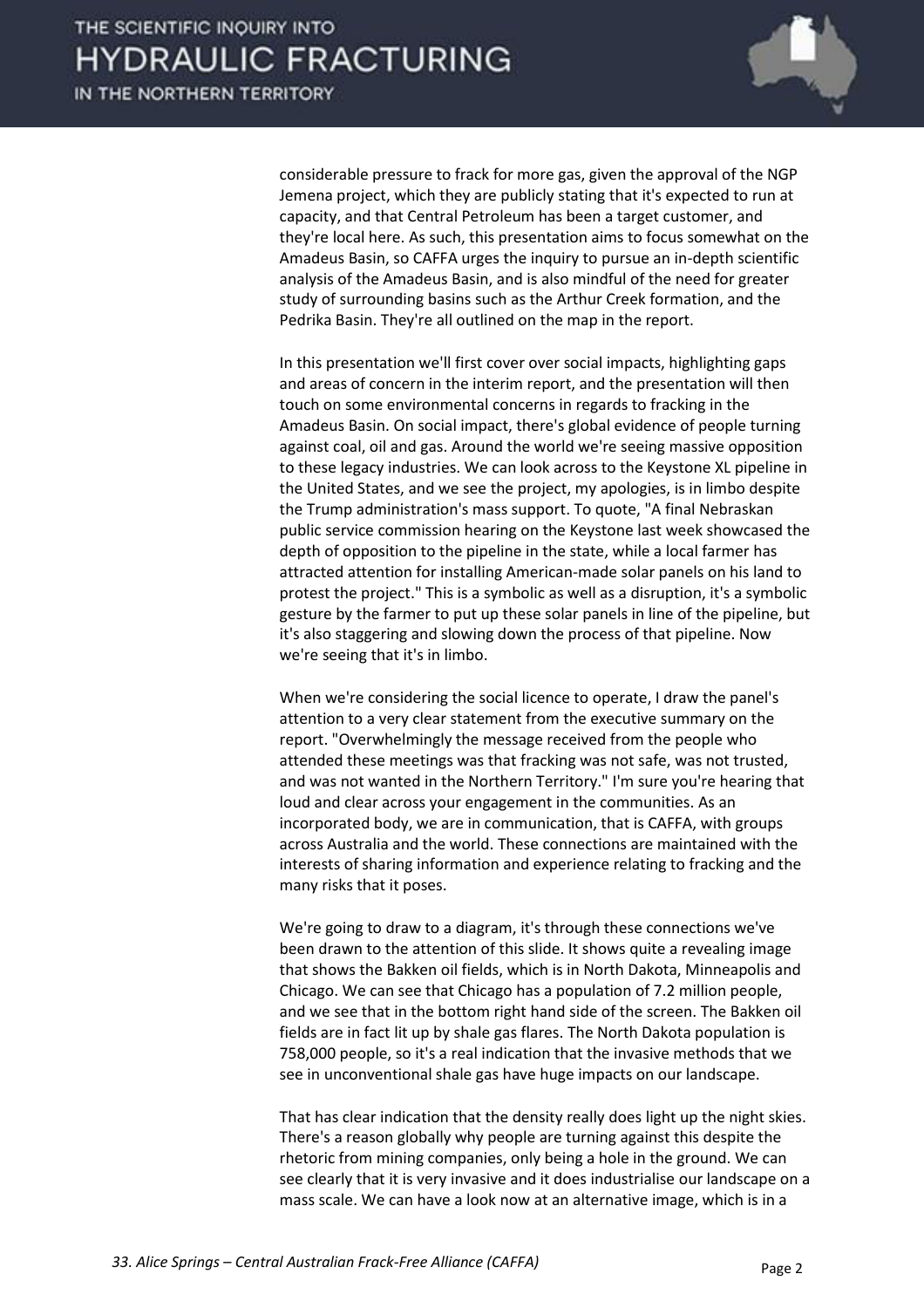

Tibetan plateau in eastern China. These are four million solar panels that silently soak up the sun as part of the Longyangxia, I believe it's pronounced, dam solar park. It's the largest solar farm in the world, and it spreads over 16.09 square kilometres in the high desert landscape. This solar farm can power over 140,000 typical homes.

 We've included this image not to go into great detail about the scientific capacity of solar, but to demonstrate the strong reasons that people across the globe are turning away from this exploitative use of natural resources such as gas and turning to renewable options. Socially, people are motivated on this issue not by economics, but rather from concern for the natural environment, and what affects this looming industry will have on the landscape that we rely. It must be understood that we find ourselves in a unique period of anthropogenic climate change, and individuals are now steering themselves towards alternative energy options above legacy industries despite industry or government pressures.

 This is just an example, and it shows that even if government does choose to progress this industry, Territorians are not prepared to accept the outcome of fracking. We acknowledge that the inquiries identify that there is a diversity of communities across the Northern Territory, and that the social impact study has been outsourced to [inaudible 01:04:33] company. We note that social impact studies without adequate consultation cannot acceptably produce fair representation on behalf of communities to accurately reflect the social fabrication of the Northern Territory as a whole. All communities regardless of size or demographic across the territory deserve the right to be given the opportunity to participate equally. This would require the panel visiting every community ensuring appropriate consultation with consideration to time, access and culture.

Whilst we are non-indigenous people, we can speak on behalf of numerous Aboriginals, we cannot, I apologise. We cannot speak on behalf of numerous Aboriginal communities across Northern Territory. It's necessary to attempt to understand the systems of law and culture that underpin connection to the land. A quote is, "It was their belief that by caring for country and not over-exploiting the available resources, the land would in turn sustain them. The person takes care of the country and the country takes care of the person." Noted within the interim report, Aboriginal people make up most of the resident population of the areas that are highlighted for this industry. As a community, Aboriginal people must be able to maintain their cultural traditions relating to that land so that it can carry on for generations.

 We can look towards other values of indigenous cultures across the world. There's a seventh generation principle taught by the Native Americans which says that in every decision, be it personal, governmental or corporate, we must consider how it will affect our descendants seven generations into the future. This was first recorded anywhere between 1140 to 1500 AD. It's the great law of the Iroquois Confederacy, and interestingly it helped influence and form the American constitution. Teddy Roosevelt was highly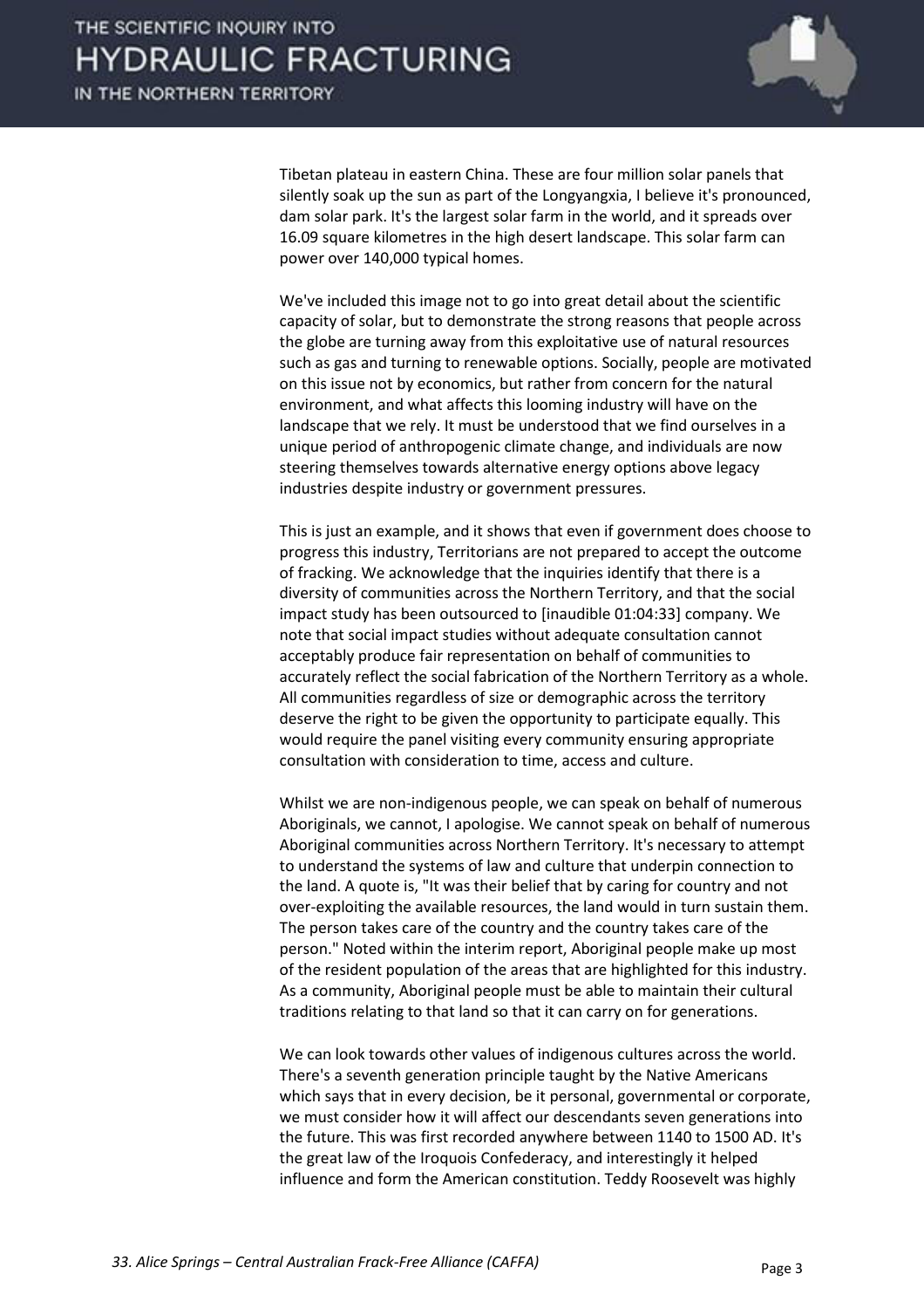

impressed by their system of law. In fact didn't take the English principles, but was guided by these teachings.

 The seventh generation principle today is generally referred to in regards to decisions made about energy, water, natural resources and ensuring those decisions are sustainable for seven generations into the future. We can draw from this value system an insight into indigenous cultural values that the land is sacred, and usually given by a creator or supreme being, directly contradicting the world view that the land or the resources should be available for development and extraction for the benefit of humans. As we've started to witness climate change taking place, the world view is shifting towards an understanding of the importance of preserving the natural environment and setting limits so not to over-exploit our available natural resources.

 In the Paris Accord, it's noted that acknowledging climate change actually is a broader statement to include indigenous people but also the rights of all humans. We note that there's a gap in the report, that it does not clearly recognise the rights to all Territorians as affected groups of people. Those living in remote communities as well as those in larger towns and cities. We have an ask in recognising Australia's commitment to the United Nations' framework convention on climate change Paris Agreement. It's crucial that we acknowledge basic human rights surrounding the threats that shale gas imposes on indigenous and non-indigenous people of the Northern Territory. The report must expand to give fair representation to all. This bit I might need you to help me with. We ask the panel to recommend a way that the government can attain a social licence from all Territorians. This could look like a region by region citizen jury prior to fracking commences in an affected area, or it could look like a Territory-wide option where everyone has a say that could come in the form of a referendum on the issue.

 A second ask on the social aspects is what guarantee can the panel give that the [inaudible 01:08:44] company will adequately consult with all communities in the Northern Territory?

Jessie Hancock: Now I'd like to focus a little more on the environmental concerns of hydraulic fracturing, and particularly try and focus on the Amadeus Basin as it's not mentioned overly in the report. I'll just start by talking a little bit about re-injection, and acknowledging that it is said that re-injection is very closely linked to increased seismicity in the ground. A quote from a submission to the inquiry that Santos also stated, "Given the low population density and lack of infrastructure in the area of its operations in the Amadeus Basin, the induction of seismic events is not considered a plausible risk to well integrity."

> I seek some clarification on this statement, as it's linking population density to risk on well integrity. If we can get some clarity on that, that would be great. The report goes on to mention re-injection a few times, noting the Amadeus Basin as the only potential site for re-injection in the Territory.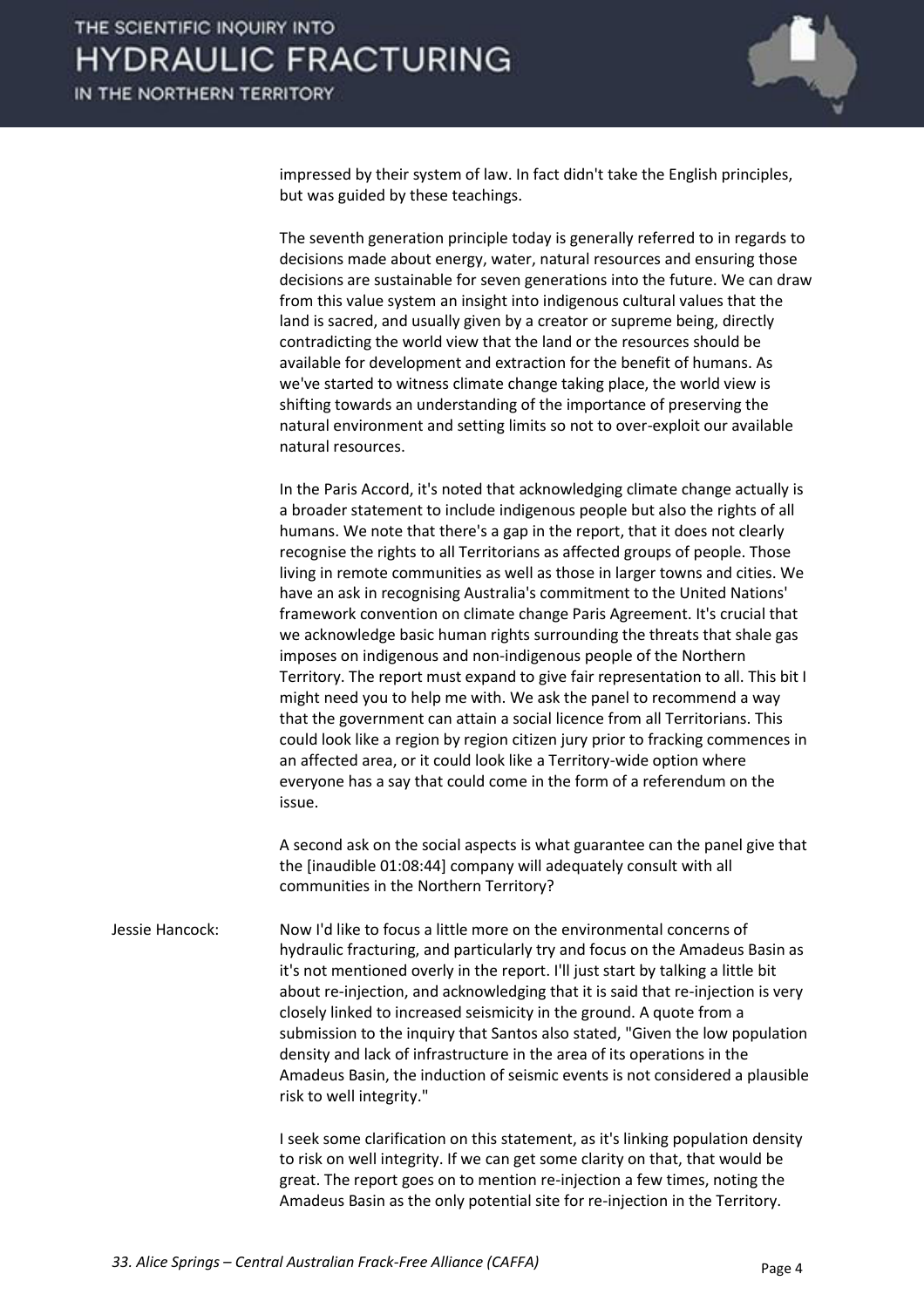

That's on page 31, where it says, "There are no known potential sites for reinjection of flow back water into conventional hydrocarbon formations in the Northern Territory outside the Amadeus Basin."

 From there the report is somewhat ambiguous into the actual recommendation on re-injection. Page 54 stating that, "Preliminary assessment is that the practice of injecting waste water into aquifers should not occur." Then on page 57, stating that, "Until further information is obtained to determine whether or not the risks associated with this practice can be managed to acceptable levels, the practice of disposal of waste waters by re-injection of untreated waste waters into aquifers should generally not be permitted." The term generally is a bit open there, and given the Amadeus Basin is highlighted by the companies as a potential site for re-injection, I would seek further clarity on a strong position on this. Particularly in relation to the Amadeus Basin.

 Given [inaudible 01:10:49] would be around, the report needs to be more clear and firm in its recommendation that this practice should not occur, even in areas such as the Amadeus Basin, where there are conventional hydrocarbon formations and already a push from companies to use this area as a re-injection site.

 I'll move on to water supply now. As has already been stated by numerous people, the Amadeus Basin only has episodic recharge based on large rainfall events. These rainfall events are quite rare and unpredictable. There is no substantial analysis in the interim report of potential ground water for use outside of the Alice Springs water that's currently covered by a water allocation plan. I certainly found it difficult to find detailed analysis of water supply available in the Amadeus Basin that is outside of the Mereenie aquifer Alice Springs currently draws water from. It is clear that any alternate aquifers in the basin are certainly not as large as the Mereenie aquifer where Alice Springs draws its water from.

 Having spoken with a hydrologist who worked specifically on the Amadeus Basin, I can provide his name and research at a later date. Due to the short turn around between the interim report and this I didn't have time to get it on record. It was acknowledged that there is, and has been for many years, a great need for baseline studies in the basin in its entirety. The Amadeus Basin that is, before any judgement for the capacity of fracking in relation to water supply.

 To put the water use in perspective, Alice Springs has used 250,000 megaliters of water since 1964, which is approximately 4700 mega-liters per year. Conservative estimates in the interim report state that a development containing up to 12000 wells over a 25 year period could require an average of 5000 mega-liters per year. This is in relation to the Beetaloo sub-basin. That's stating that if such a development were to occur in the Amadeus Basin, it's equivalent to having enough water to support a second settlement the size of Alice Springs. Given the concern taken amongst Alice Springs residents to conserve water, because we're told that water is scarce,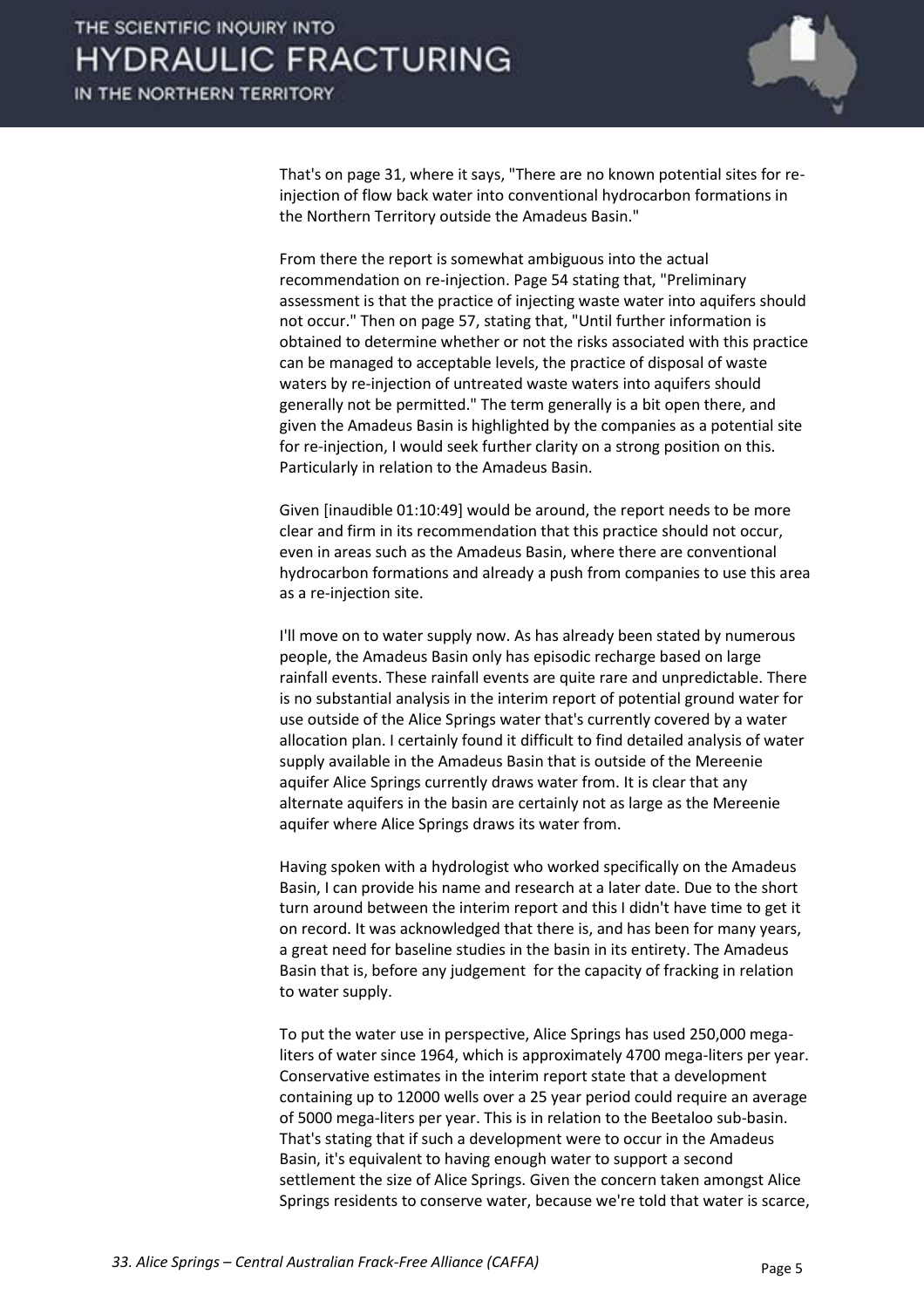

I would suggest that there is not an unending source of ground water in the Amadeus Basin that is yet to be discovered, and somehow seems to be what these companies might be relying upon.

 On biodiversity and conservation, CAFFA notes the panel is considering making a recommendation that onshore shale gas development should be excluded from all conservation reserves and sites of conservation significance. I commend the panel for that. In his book, Biodiversity and Conservation, Jeffries notes the following, and I'll quote, "Effective use of protected areas now recognises the importance of ecological processes and change. Reserves should not be set up which are too small, fragmented or isolated, so that their ecology is not sustainable. Reserves must account for evolutionary processes and genetic variety." There is a risk with the current recommendation that it could result in numerous small reserves or sites of cultural significance. While conservation reserves and sites of significance should be excluded from gas development, baseline studies are needed to ensure these are large areas that take all biodiversity into account.

 An example of this might be the water in Palm Valley, Finke Gorge or Boggy Hole, all of which could be affected by gas mining anywhere in the Amadeus Basin, even hundreds of kilometres south, but would not be protected if it is simply a reserve around those specific sites. I would say this goes for any significant tourist site in NT as well, which has come up earlier today. I ask that there be a comprehensive analysis into the Amadeus Basin water supply and aquifers prior even to case by case analysis of each potential fracking site.

 I want to talk a little bit about wells, not only does fracking expose the Amadeus Basin aquifer to waste as a product of the fracking, that's the chemicals of concern, but there are potential other chemical contaminants likely to be in the ground. This is of particular concern given the panel's trust in modern wells. The panel's preliminary review was that technology is improving, and certainly agree with that, but any testing of wells we know has to happen over tens if not hundreds of years to be entirely sure on that. A precautionary principle would say wait hundreds of years to test those wells before opening up the Territory to that kind of risk.

 What proof is there that the outlined improvements will last that test of time? This is of particular importance in areas like the Amadeus Basin, where that area's open to all sorts of other chemicals. In 2016 the government pushed to have a nuclear waste dump just south of Alice Springs, which is on the basin. There was significant community opposition to that, and more recently a proposal for a salt mine that would double as a waste burial facility near the community of Titjikala, which sits on the eastern edge of the Amadeus Basin. I include this just to note that there are other chemicals in the ground and things going on. Pressures from the government, state government and national government that use this as a bit of a burial site.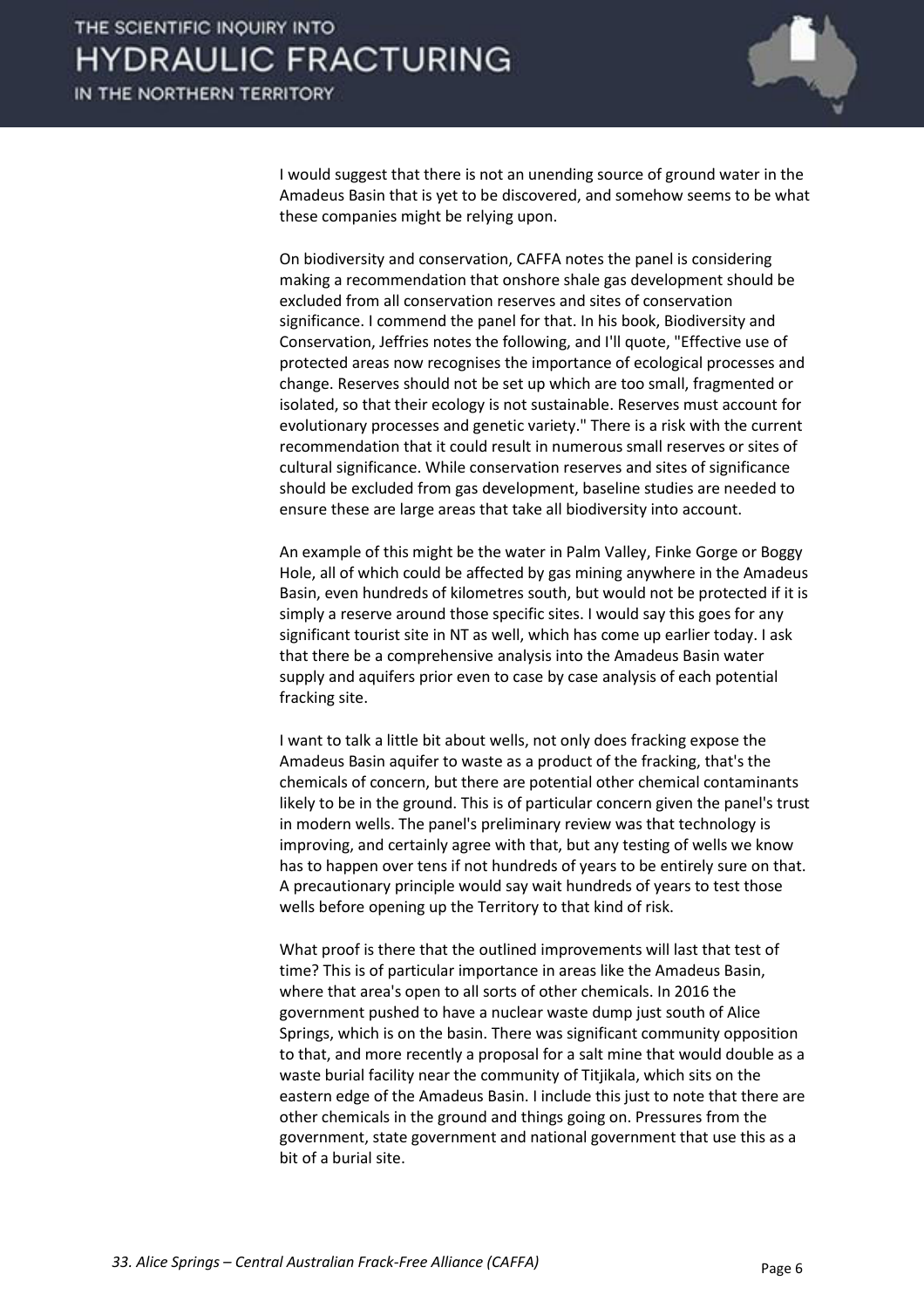IN THE NORTHERN TERRITORY



 I'm going to ask here that the companies that currently have mining operations in the Territory do release for the public and this inquiry well site inspection records, and that's from every company that's operating in the territory. We know they keep records of well site inspection, and it would be good to be able to access them. I might just hand over to Marley to talk about alternative power options.

Marley Banks: Having listed a few environmental concerns relating to fracking occurring in the Amadeus Basin, it's also worth noting the great potential that exists in an alternative means of energy in this region. The panel has noted from the interim report that there is significant concern regarding Australia's ability to meet goals set out in the Paris Accord. While we have no disagreement in the panel's findings that gas extraction may result in less emissions than coal, quoted as less than half way, the question is why is this the major comparison that we can make? If we have a look, we have a world map of direct normal irradiation, which is different to direct horizontal irradiation. Actually you can see that Australia's the continent that has the greatest direct normal irradiation. If we then go to have a look at the Northern Territory, you can see that even more specifically, central Australia and the Amadeus Basin actually falls completely within the highest concentration of direct normal irradiation in the world.

> You'll see that the research shows that the greenhouse gas emissions from PV to be 4% of that emitted by coal. Have I lost a bit from here? I think I might have. Noted in the report, it says that gas is 50% lower than coal in its life cycle. We can have a look at this diagram which we've included, which takes into account if we're taking coal at 50%, gas as 50% of coal, we're looking at 500 grams of CO2 equivalent to the kilowatt hour. If we have a look at the life cycle stages of photovoltaic at the top it's 40 grams, which is 8% of the emissions of gas. Which is pretty staggering and inspiring considering our direct normal irradiation availability and untapped resource.

> We have an ask with this information that comparing to unconventional and conventional gas sources, the report needs to be expanded to include life cycle stages of renewables as the NT's highest potential of direct normal irradiation to be captured in the form of solar, PV.

Jessie Hancock: To clarify, and lots of people raised this with you yesterday, I understand it's a relevant comparison to have greenhouse gas emissions between coal and gas, but just adding a further layer to that would seem logical given the information is there on this stuff. It is a real alternative option specifically for the Territory and central Australia.

> That ends the large chunk of our presentation. Thank you for the opportunity to present to you. We're very happy with the process of the inquiry so far. We'll just end with a question to the panel as to how this process, the process of the inquiry, will ensure that the Amadeus Basin is a no go zone for shale gas fracking.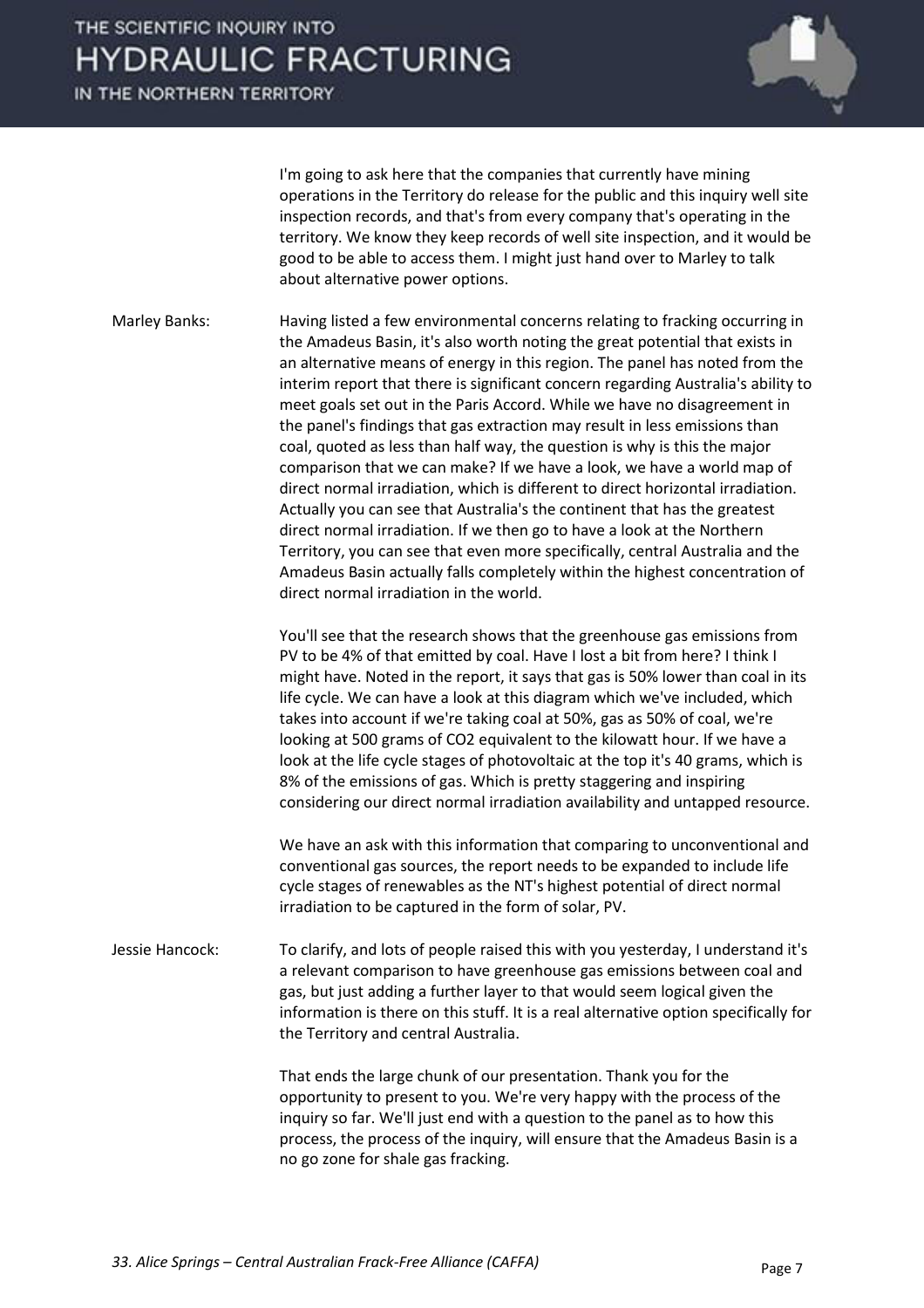IN THE NORTHERN TERRITORY



Hon. Justice

Rachel Pepper: We have noted that submission, thank you. I just have a couple of remarks, appendix 10 sets out the scope of services for the social assessment modelling. At page 152, if you have a look at 3.7 C and D, there specifically we've asked [inaudible 01:20:02] to basically look at the measures that the industry and government can take to enable the industry, should the government lift the moratorium to obtain a social license to operate, and how it may do so. So we have asked [inaudible 01:20:16] to effectively come up with some suggestions in that respect.

> Indeed in relation to consultations, and one of the difficulties, and I've spoken about this publicly before, with getting anyone to do a Territorywide social impact modelling as we just simply don't have the data of what this industry may look like. Again, should the government lift the moratorium at a territory-wide level we do have some data, it's not much but we have some from the Beetaloo, which is why we have asked [inaudible 01:20:47] to concentrate only on the Beetaloo. Then the framework from the Beetaloo can be adapted elsewhere in the territory once that data becomes available, and if the moratorium is lifted. That's with they're concentrating on the Beetaloo, that's what they've been asked to do, and that's what's made explicit at appendix 10 in relation to the scope of services. Any? Yes, Professor Hart.

Prof. Barry Hart: Thank you for your submission focusing on the Amadeus Basin. Couple of points I would make. On page 35, you've probably seen there that we note that while there are prospective unconventional gas explorations and development potential, it's considered unlikely and mostly that'll be conventional ways there. That's the first point. The second one is, as has been pointed out by the chair, we focused on Beetalooo because that's where the greatest potential at the moment is. It's being explored, and we have reasonable, not entirely, but reasonable information. We can make some statements there, but our terms of reference as you probably know is that we should be looking at all of the NT. Amadeus Basin is part of NT, so your comments that you made about the need for baseline studies, water, terrestrial, aquatic, biodiversity, all of those sorts of things. They will be the types of recommendations if the government does lift the moratorium would have to be done. I think you can rest assured that your comments are taken into consideration, and they'll be part of an overall assessment.

- Jessie Hancock: Sure, and I take that into account for this panel. I guess what's clear from the interim report is that Territorians have a strong distrust of fracking and mining companies. In some sense regardless of the regulation that's there or the government putting the brakes on until it exists, if the Beetaloo subbasin is being successfully fracked and companies are getting a lot of gas out, companies that have permits on the Amadeus Basin are unlikely to not try and compete with that, that's the nature of the industry so far in the Territory, and the concern there.
- Marley Banks: Plus I also see that if given the green light to go, that will encourage those companies which we know there's big prospective and actual licenses that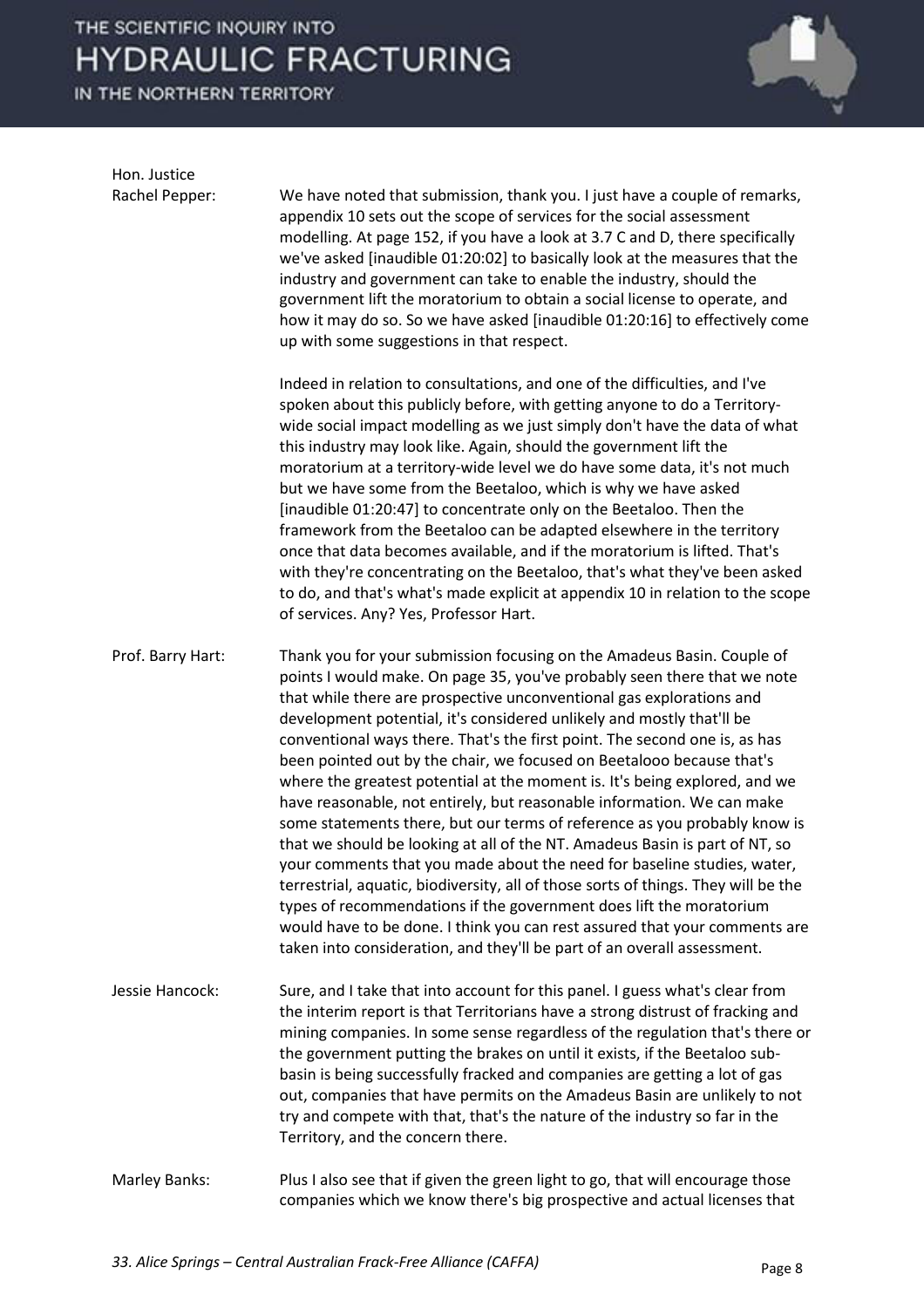IN THE NORTHERN TERRITORY



are all over this region, so if a gas industry does go ahead in the unconventional form, it's harder to undo those that have been legislated through governments. That's a risk.

Rachel Pepper: As Professor Hart said, to the extent that we are enabled to make recommendations consistent with our terms of reference, if indeed there's just an absence of data there, those baseline studies haven't been done, then that is a recommendation that we'll make before the government can take any further step.

Marley Banks: Thank you.

Hon. Justice

Hon. Justice

Rachel Pepper: Yes, Doctor Andersen.

- Dr. Alan Andersen: Thanks, I have a couple of questions. First one to you, Ms Banks, and it's following up the issue of social licensing. You put forward the idea of maybe having regionally based citizen juries to assess, I presume what you meant assess for their region the social license for any potential development. I guess my question is, what if for a region the local communities, including local indigenous communities, supported the development of shale gas industry in their region? Would you be happy then to accept that, what would your view be?
- Marley Banks: Well I guess we have to speak on behalf of the membership that we represent, which is Central Australian Frack Free Alliance, and my independent thoughts upon that would be different to what we're doing here today. Our body of membership is supportive of a ban across the board. What that would look like if it was broken down, whether it be a referendum which went to everybody versus the citizen jury in specific areas, I guess that would have to be something that would be considered at the time. On behalf of our membership, our membership supports this industry not going ahead.

Rachel Pepper: That's a fair comment, you can only speak on behalf of your representative body, which is fair enough.

- Dr. Alan Andersen: Yeah, thanks. Then my question for Mr Hancock, it's relating to water use. You talked about what's the figure for the Alice Springs population, uses about 4000 mega-liters a year for water. Do you have any idea of other water uses? The pastoral industry, for example? Do you have any figures for what the pastoral industry might be using in terms of water from that aquifer too?
- Jessie Hancock: No, I don't have them on me. I'm sure I can endeavour to research and submit to the submission.

Hon. Justice

Hon. Justice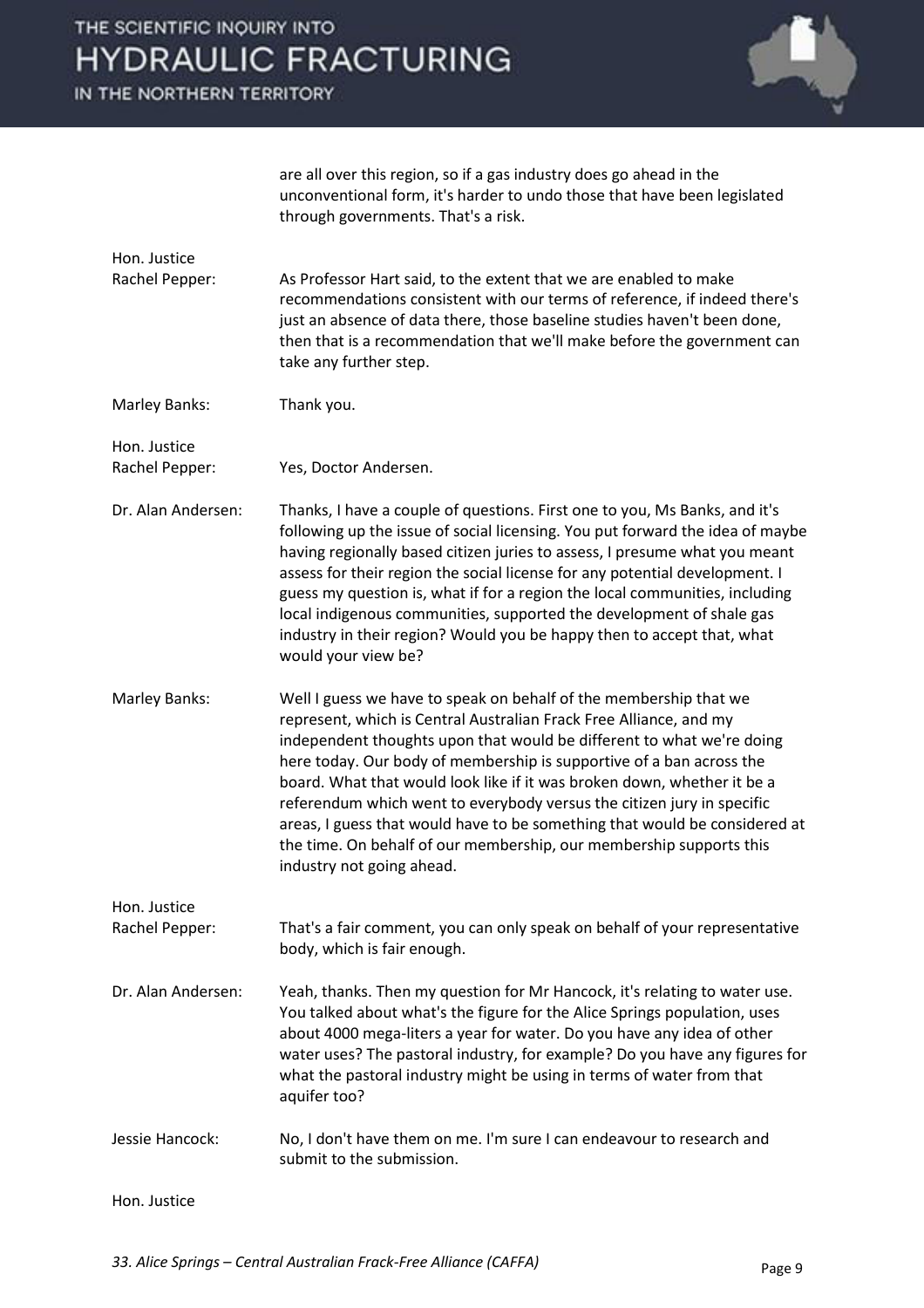IN THE NORTHERN TERRITORY



| Rachel Pepper:                 | That would be helpful, thank you. Doctor Jones?                                                                                                                                                                                                                                                                                                                                                                                                                                                                          |
|--------------------------------|--------------------------------------------------------------------------------------------------------------------------------------------------------------------------------------------------------------------------------------------------------------------------------------------------------------------------------------------------------------------------------------------------------------------------------------------------------------------------------------------------------------------------|
| Dr. David Jones:               | I noted down here a comment that I think you made, I'd just like a little bit<br>of clarification. I noted that apparently, there is pressure for fracking to<br>occur in the Amadeus Basin to feed the Jemena gas pipeline. What's the<br>basis for that assertion, because it'd be interesting for us to hear that one?                                                                                                                                                                                                |
| Jessie Hancock:                | Certainly. That's evidence based on the fact that the pipeline, obviously<br>construction has begun on it, and there was an article out in the Financial<br>Review I think about two weeks ago stating that the pipeline is contracting<br>other customers at this stage. It mentions Central Petroleum as one of those<br>customers. We know that significant money will be spent building that<br>pipeline, it's only natural that there will be pressure for companies to<br>produce gas to go through that pipeline. |
| Dr. David Jones:               | When you say Central Petroleum, they've got larger conventional gas at the<br>moment don't they? I know they've wound their gas production right back,<br>but they could turn it back up again and send more gas up the pipeline.                                                                                                                                                                                                                                                                                        |
| Jessie Hancock:                | Yeah, and they could turn it up through unconventional shale gas if that's<br>allowed and open, is the concern.                                                                                                                                                                                                                                                                                                                                                                                                          |
| Marley Banks:                  | I think when looking at the maps it clearly shows that areas that they have<br>licenses on have deposits of shale. What's there to safeguard against them<br>not pushing for unconventional once their conventional reserves run out or<br>whatever it be?                                                                                                                                                                                                                                                               |
| Hon. Justice<br>Rachel Pepper: | Yes, Doctor Beck.                                                                                                                                                                                                                                                                                                                                                                                                                                                                                                        |
| Dr. Vaughan Beck:              | Yes, I was just going to comment upon the night photograph showing<br>Chicago and the Bakken oil fields. That was a very dramatic photograph. I'm<br>just wondering if you could provide a reference where you got that<br>photograph from, your detailed submission, and also just can you clarify was<br>that a single shot during the night or was there time lapse involved in that,<br>please?                                                                                                                      |
| Marley Banks:                  | We can definitely provide that information, it's actually a NASA photograph<br>and it's taken from space.                                                                                                                                                                                                                                                                                                                                                                                                                |
| Dr. Vaughan Beck:              | Sure, that would be good if you could do that. Thank you.                                                                                                                                                                                                                                                                                                                                                                                                                                                                |
| Hon. Justice<br>Rachel Pepper: | Any further comments?                                                                                                                                                                                                                                                                                                                                                                                                                                                                                                    |
| Prof. Barry Hart:              | One more.                                                                                                                                                                                                                                                                                                                                                                                                                                                                                                                |
| Hon. Justice<br>Rachel Pepper: | All right, last one, Professor Hart.                                                                                                                                                                                                                                                                                                                                                                                                                                                                                     |